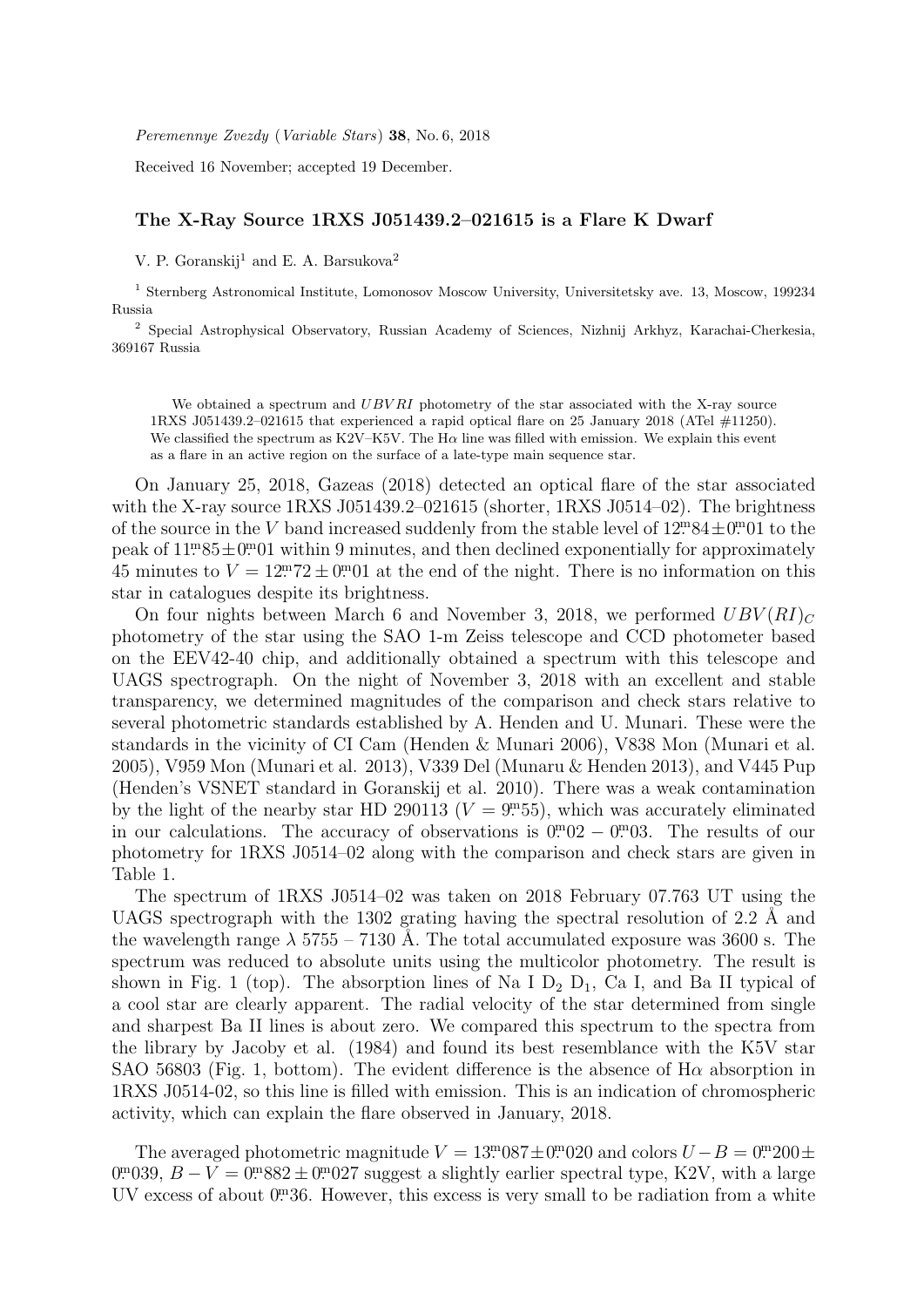

**Figure 1.** The spectrum of 1RXS J0514-02 (top) compared to the spectrum of the K5V type star SAO 76803 (Jacoby et al. 1984).

dwarf or an accretion disc in a binary system. We suppose that this excess is due to strong Ca II H and K emission at  $\lambda$  3933 and 3968 Å, another possible sign of chromospheric activity. There is no interstellar reddening in these colors, suggesting that 1RXS J0514–02 is a nearby object. Note that our *V* magnitude of the stable level is fainter by  $0^{\text{m}}25 \pm 0^{\text{m}}02$ than that given by Gazeas (2018). Some low-amplitude variability at the stable level is possible, mostly in the ultraviolet band.

1RXS J0514–02 is present in the Gaia catalogue with the parallax  $\pi = 4.45 \pm 0.13$ milliarcseconds, its distance being  $225 \pm 7$  parsecs. With this distance, the absolute magnitude  $M_V = 6m33 \pm 0m07$  corresponds to a K2V dwarf.

Having these data, we can conclude that 1RXS J0514–02 is an UV Ceti-type flare star. This phenomenon occurs in stars with KVe and MVe spectra (GCVS). However, the development of the flare observed in February, 2018 was slower than that of typical flares of UV Ceti stars. As noted in the GCVS type descriptions, the brightness rise of such flares continues for several seconds or dozens of seconds, while the flare of 1RXS J0514–02 continued for 9 minutes. Our observations do not show any signs of binarity of this star.

References:

Gazeas, K., 2018, Astronomer's Telegram, No. 11250

Goranskij, V.P., Shugarov, S.Yu., Zharova, A,V., et al., 2010, *Variable Stars*, **30**, No. 4

Jacoby, G.H., Hunter, D.A., Christian, C.A., 1984, *Aatrophys. J. Suppl. Ser.*, **56**, 257